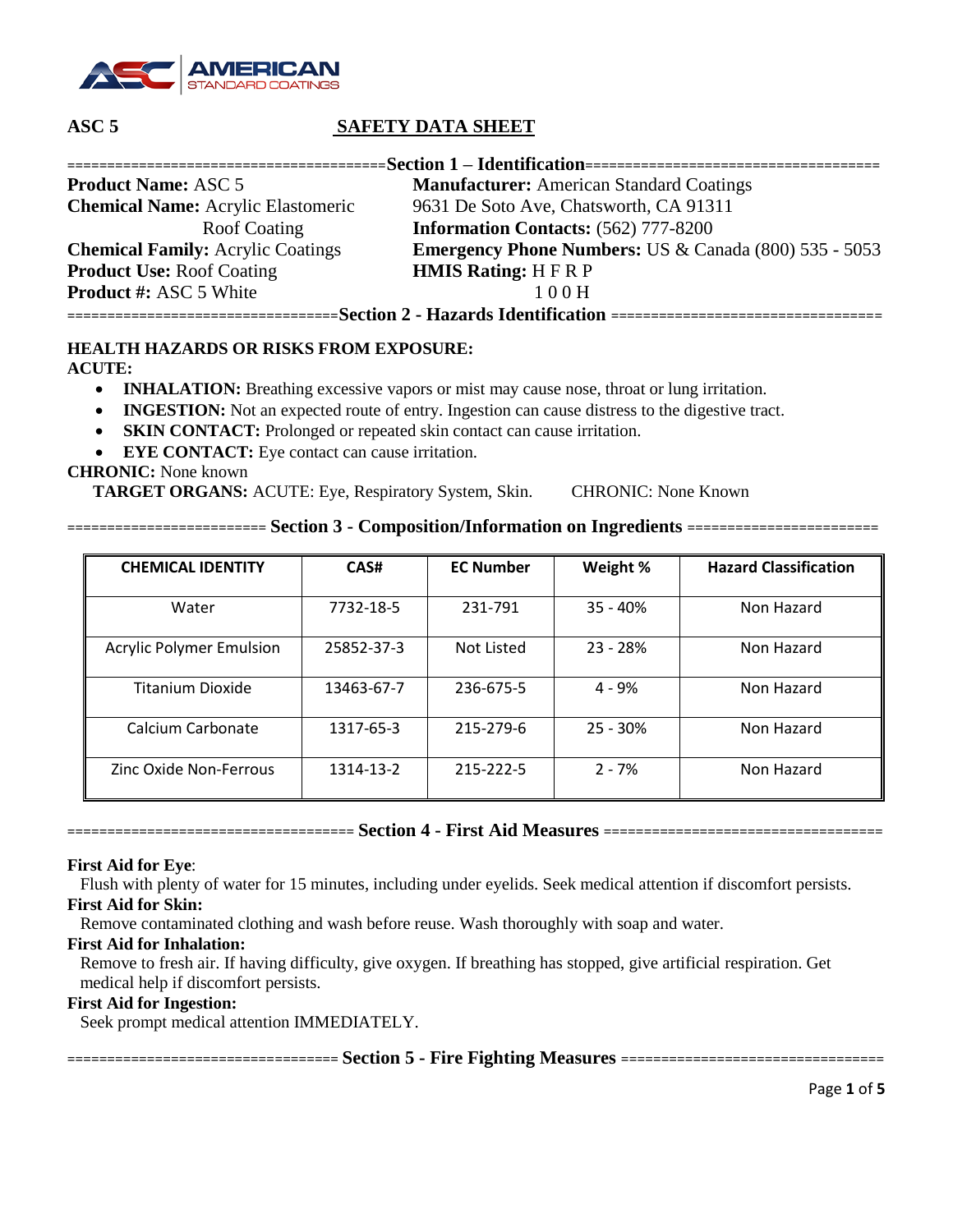

**FLASH POINT:** Not Flammable

**AUTOIGNITION TEMPERATURE**: Not Applicable

**FLAMMABLE LIMITS (in air by volume, %)**: Lower (LEL): NA Upper (UEL): NA

**FIRE EXTINGUISHING MATERIALS**: As appropriate for surrounding fire. Carbon dioxide, foam, dry

chemical, halon, or water spray.

# **UNUSUAL FIRE AND EXPLOSION HAZARDS**:

This product is non-flammable, however dried product can burn.

Explosion Sensitivity to Mechanical Impact: Not Sensitive.

Explosion Sensitivity to Static Discharge: Not Sensitive.

# **SPECIAL FIRE-FIGHTING PROCEDURES**:

 Incipient fire responders should wear eye protection Structural firefighters must wear Self-Contained Breathing Apparatus and full protective equipment. Isolate materials not yet involved in the fire and Protect personnel. Move containers from fire area if this can be done without risk; otherwise, cool with carefully applied water spray. If possible, prevent runoff water from storm drains, bodies of water, or other environmentally sensitive areas.

**================================= Section 6 - Accidental Release Measures ============================**

### **Spill or Release**

 Remove all sources of ignition. Wear appropriate safety equipment as listed in Section 8. Absorb on inert material and dispose in accordance with FEDERAL, STATE and local regulations. Incineration is the preferred method of disposal.

**===================================== Section 7 - Handling and Storage ===============================**

#### **Handling & Storage**

 Store in well-ventilated area. . Keep containers closed when not in use store away from ignition sources. Store in a clean, dry area.

#### **Other Precautions**

All precautions must be observed. Empty container may retain product residue (Solid or liquid).

```
===========================Section 8 - Exposure Controls / Personal Protection========================
```
# **EXPOSURE LIMITS/GUIDELINES:**

| <b>MATERIAL</b>                 | CAS NO.    | <b>ACGIH</b>         | <b>OSHA</b>              |                      |
|---------------------------------|------------|----------------------|--------------------------|----------------------|
| <b>CHEMICAL INGREDIENTS</b>     | CAS#       | <b>TWA</b>           | <b>STEL</b>              | TWA                  |
| Water                           | 7732-18-5  | Not Listed           | Not Listed               | Non Hazard           |
| <b>Acrylic Polymer Emulsion</b> | 25852-37-3 | Not Listed           | Not Listed               | Non Hazard           |
| <b>Titanium Dioxide</b>         | 13463-67-7 | 10 mg/m <sup>3</sup> | $\overline{\phantom{0}}$ | 10 mg/m <sup>3</sup> |
| Calcium Carbonate               | 1317-65-3  | 10 mg/m <sup>3</sup> | $\overline{\phantom{0}}$ | 10 mg/m <sup>3</sup> |
| Zinc Oxide Non-Ferrous          | 1314-13-2  | 10 mg/m <sup>3</sup> |                          | 15 mg/m <sup>3</sup> |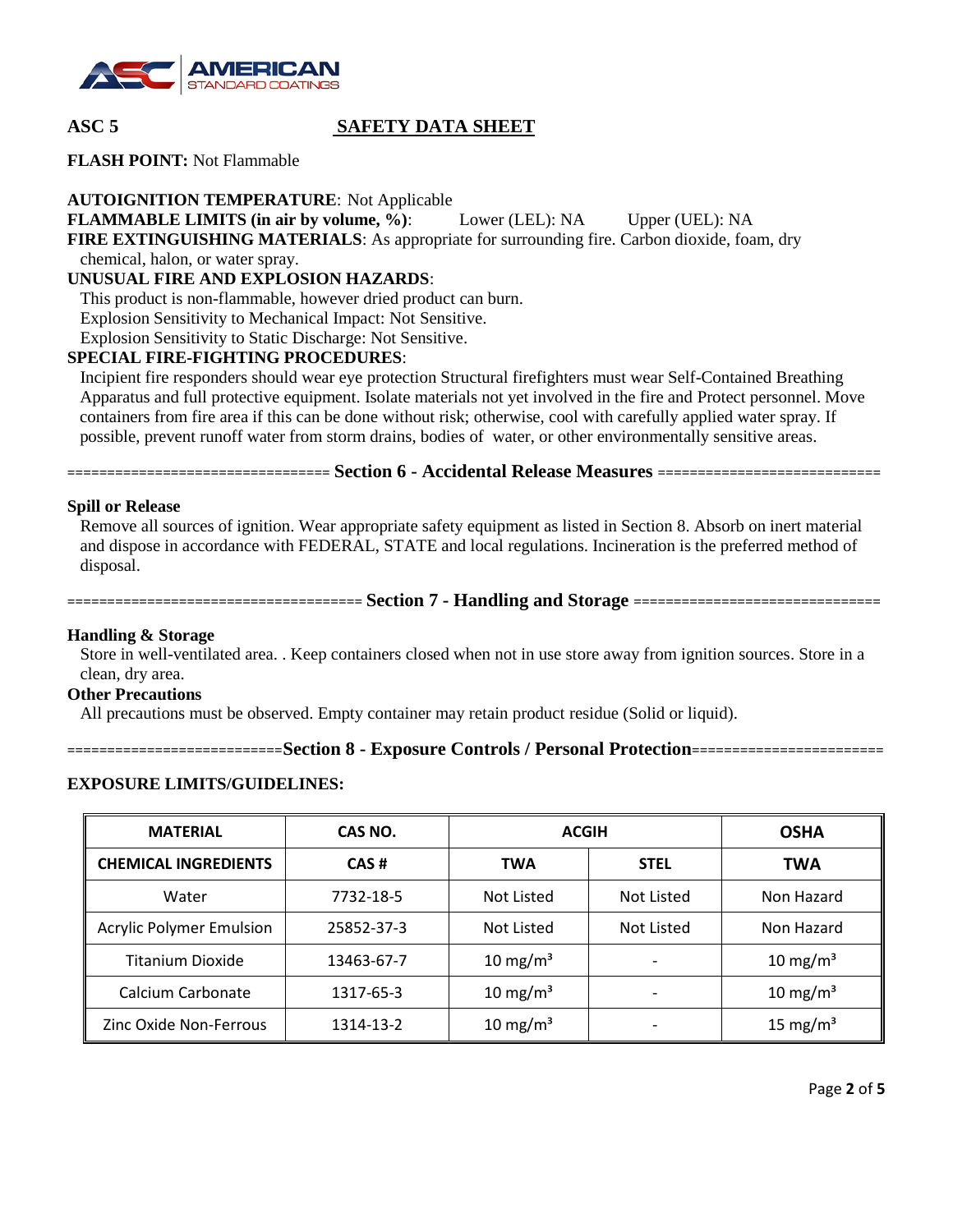

# **Personal Protection**

- Respiratory Protection Wear an appropriate, properly fitted respirator (NIOSH/MSHA approve during application and handling unless air monitoring demonstrates vapor/ mist levels below applicable limits. Follow respirator manufacturer's recommendations for selection and use.
- Ventilation Sufficient ventilation must be provided to maintain airborne concentrations below TLV, PEL and LEL Limits as listed in section 8.
- Protective Gloves Chemical resistant protective gloves should be worn when handling this product. Check with clove manufacturer to determine proper glove type.
- Eye Protection Splash-proof chemical goggles should be worn.
- Other Protective Equipment Impervious clothing and boots should be worn. Eye bath and safety shower should be provided.
- Hygienic Practices- Good personal hygiene practices are required at all times when handling chemicals. These practices include, but are not limited to, washing when safety equipment is removed, at the end of each shift or when going on breaks and especially if contamination occurs.

**============================ Section 9 - Physical and Chemical Properties ============================**

**BOILING RANGE:** 163.4 - 491°F **SPECIFIC GRAVITY (H<sub>2</sub>O=1):** 1.25-1.29 **VAPOR DENSITY:** Lighter than air. **EVAPORATION RATE**: Slower than the air. **COATING V.O.C.:** 12.00 g/l **MATERIAL V.O.C.:** 5.00 g/l **SOLIDS BY WEIGHT:** 55.0% **SOILIDS BY VOLUME:** 42.0% **SOLUBILITY IN WATER:** Complete. **pH RANGE:** 9 +/-5 **APPEARANCE AND ODOR:** Typical for water based paints.

**================================== Section 10 - Stability and Reactivity ===============================**

# **CONDITIONS TO AVOID**

None.

**INCOMPATIBILITY (MATERIALS TO AVOID)**

Avoid contact with strong oxidizing agents.

# **HAZARDOUS DECOMPOSITION OR BYPRODUCTS**

May form toxic materials on thermal decomposition including Carbon Dioxide,

Carbon Monoxide, and various hydrocarbons.

# **HAZARDOUS POLYMERIZATION:**

Will not occur.

**================================= Section 11 - Toxicological Information ==============================**

# **TOXICITY DATA:**

No LD50 Data Available

# **SUSPECTED CANCER AGENT:**

Ingredients are found on the following lists: FEDERAL OSHA Z LIST, NTP, CAL/OSHA, IARC and therefore its considered to be, or suspected to be a cancer-causing agent by these agencies. Crystalline Silica

#### **IRRITANCY OF PRODUCT:**

Contact with this product can be irritating to exposed skin, eyes and respiratory system.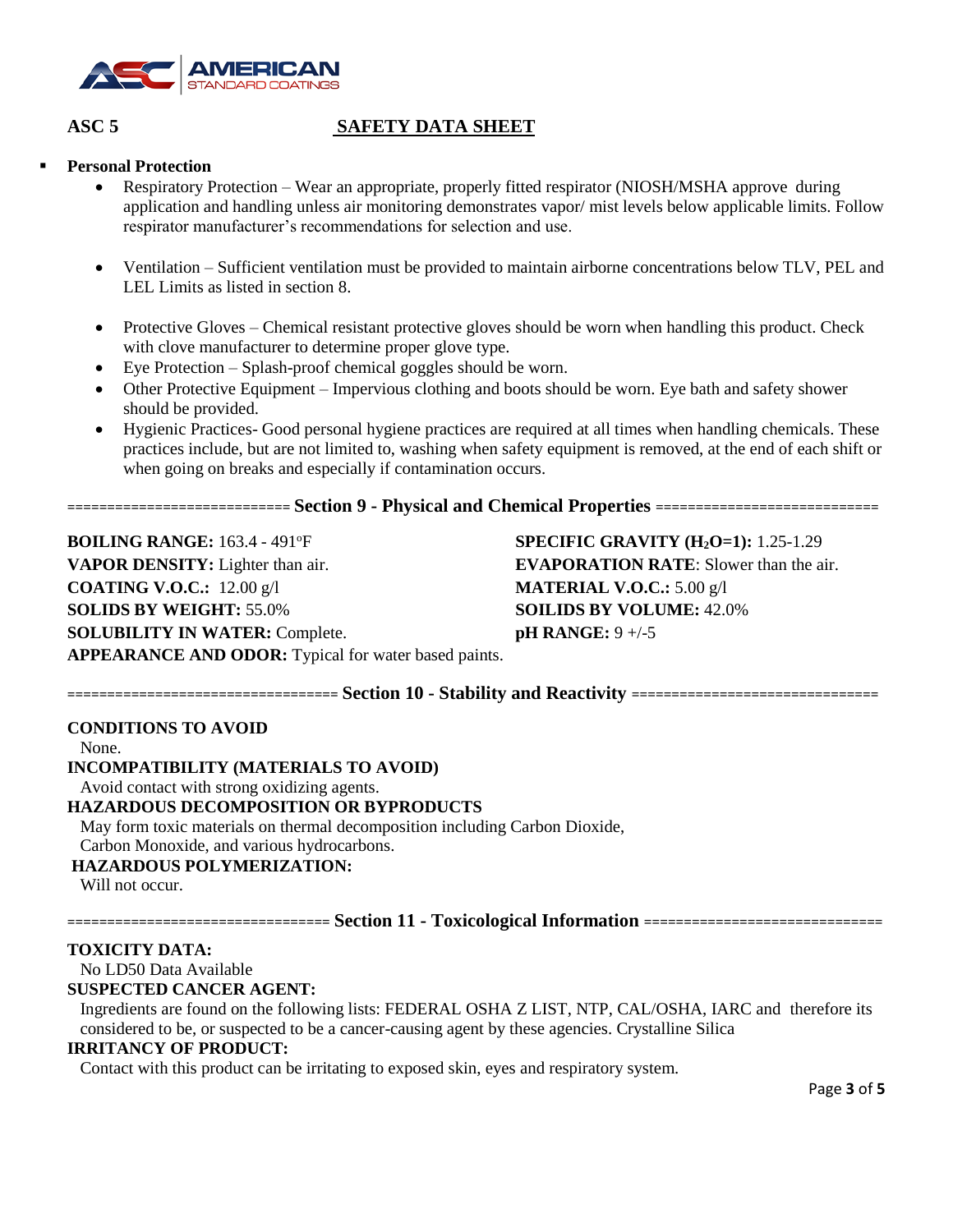

#### **SENSITIZATION OF PRODUCT:**

This product is not considered a sensitizer.

# **REPRODUCTIVE TOXICITY INFORMATION:**

No information concerning the effects of this product and its components on the human reproductive system.

# **=================================== Section 12 - Ecological Information =============================== ALL WORK PRACTICES MUST BE AIMED AT ELIMINATING ENVIRONMENTAL CONTAMINATION.**

#### **ENVIRONMENTAL STABILITY:**

No Data available at this time.

**EFFECT OF MATERIAL ON PLANTS or ANIMALS:** 

No Data available at this time.

## **EFFECT OF CHEMICAL ON AQUATIC LIFE:**

No Data available at this time.

**================================= Section 13 - Disposal Considerations ================================**

Dispose of in accordance with all local, state and federal regulations.

**================================== Section 14 - Transport Information ================================**

#### **US DOT; IATA; IMO; ADR:**

**THIS PRODUCT IS NOT HAZARDOUS AS DEFINED BY 49 CFR 172.101 BY THE U.S. DEPARTMENT OF TRANSPORTATION.**

**PROPER SHIPPING NAME:** Non-Regulated Material **HAZARD CLASS NUMBER and DESCRIPTION:** Not Applicable **UN IDENTIFICATION NUMBER:** Not Applicable **PACKING GROUP:** Not Applicable. **DOT LABEL(S) REQUIRED:** Not Applicable **NORTH AMERICAN EMERGENCY RESPONSE GUIDEBOOK NUMBER (2004):** Not Applicable **MARINE POLLUTANT:** None of the ingredients are classified by the DOT as a Marine Pollutant (as defined by 49 CFR 172.101, Appendix B)

#### **U.S. DEPARTMENT OF TRANSPORTATION (DOT) SHIPPING REGULATIONS:**

This product is not classified as dangerous goods, per U.S. DOT regulations, under 49 CFR 172.101.

#### **TRANSPORT CANADA, TRANSPORTATION OF DANGEROUS GOODS REGULATIONS:**

This product is not classified as Dangerous Goods, per regulations of Transport Canada.

#### **INTERNATIONAL AIR TRANSPORT ASSOCIATION (IATA):**

This product is not classified as Dangerous Goods, by rules of IATA:

# **INTERNATIONAL MARITIME ORGANIZATION (IMO) DESIGNATION:**

This product is not classified as Dangerous Goods by the International Maritime Organization.

**================================== Section 15 - Regulatory Information ===============================**